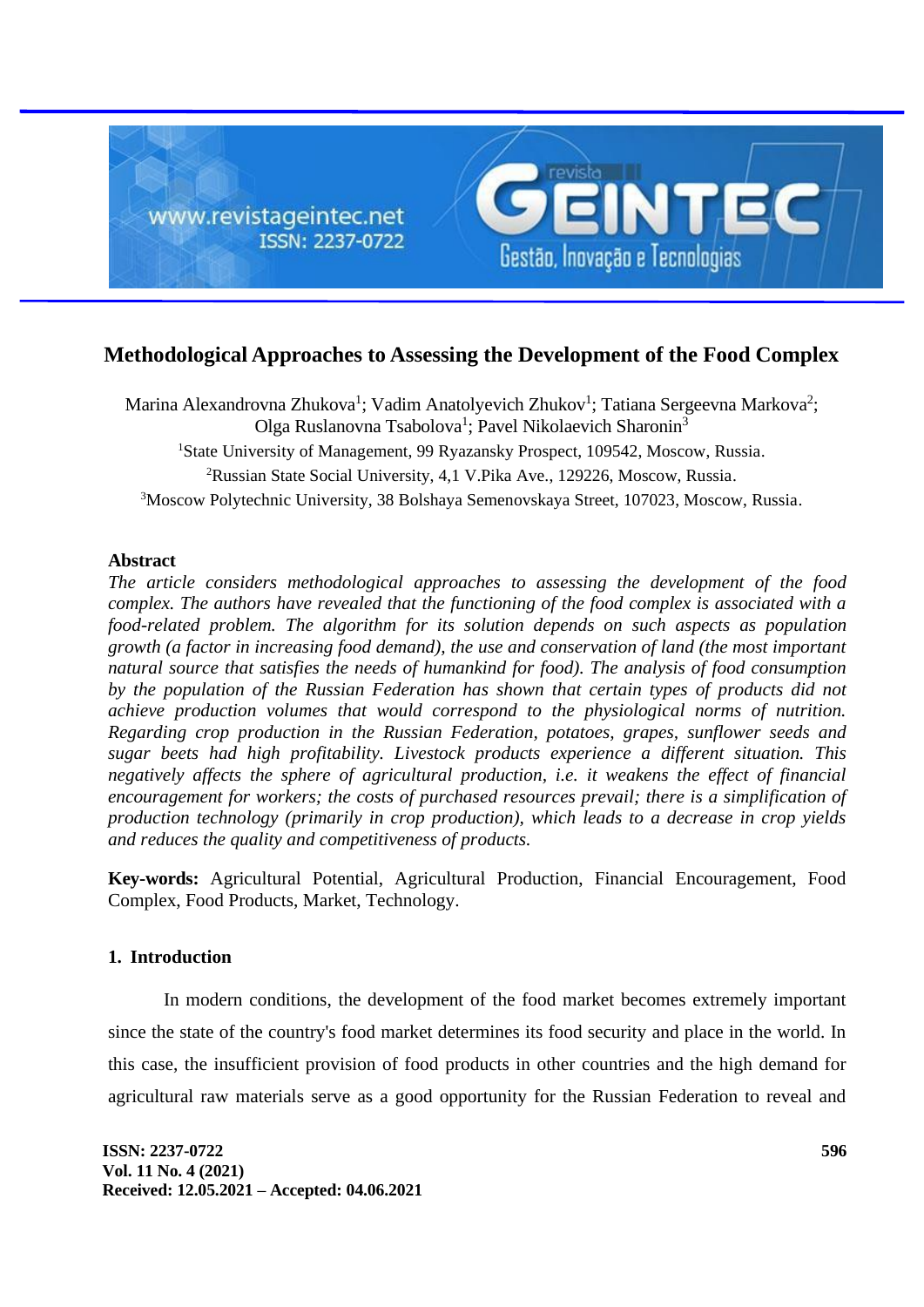demonstrate its significant agricultural potential. Both the future and development of countries depend on how timely and efficiently they can solve problems in the agro-industrial sector.

The joint efforts of many scholars, international organizations and foundations spread ideas that the global food problem is an integral part of the world economy. Furthermore, it hinders the development of humankind and cannot be solved by a simple increase in food aid from the world community to those regions and countries suffering from food shortages.

The issues of assessing the development of the food complex were addressed by O.I. Botkin [1], L.N. Dulepinskikh [2], I.A. Minakov [3], Yu.Ya. Rakhmatullin [4], E.G. Reshetnikov [5], E.V. Fudina [6], etc. Nevertheless, the issues concerning the development of the food complex and its evaluation are insufficiently studied.

#### **2. Materials and Methods**

The research algorithm is based on managing the final product of the agri-food complex, whose parameters reveal the development of a certain country. The theoretical and methodological base of this study comprises the abstract-logical method, induction, deduction, analysis, synthesis, systematization (to substantiate approaches to assessing the development of the food complex) and the graphical method (to study changes and trends in some parameters of the food system).

The information base of this article is the data provided by state bodies, legal documents regulating the assessment of the food complex in modern conditions and results of scientific research [7-9].

In the course of the study, we plan to form methodological approaches to assessing the development of the food complex, introduce measures to increase the output of food products and substantiate mechanisms for food provision in an unstable economic situation.

### **3. Results and Discussions**

Assessing the contribution of the food complex to the national economy in financial terms, it is worth noting that its share in the gross value added is more than 10%. However, this sector of the economy has not used its potential to the fullest [10-12]. Since the main economic indicator for assessing the efficiency of agricultural production is its profitability, we need to consider this indicator for certain types of crop and livestock production between 2006 and 2019 (Table 1).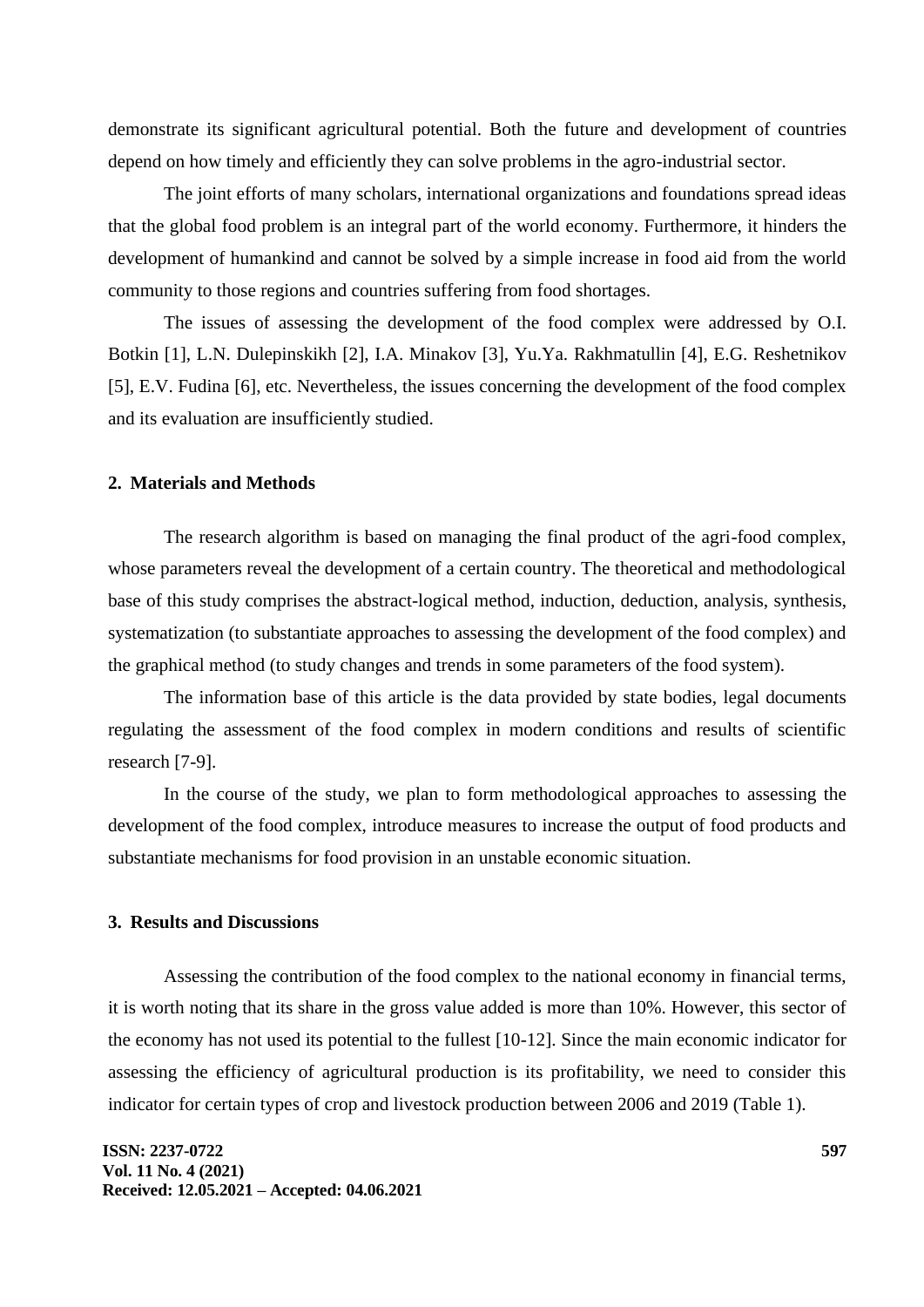The data analysis shows that crop production by agricultural enterprises was profitable in the period between 2006 and 2019. In particular, potatoes (except for -21.5% in 2018), grapes, sunflower seeds and sugar beets had the highest profitability. The reverse is true for the profitability of livestock production. These products are often commercially unfeasible. Moreover, this trend aggravated each year.

| Product types           | 2006    | 2011    | 2015    | 2016    | 2017    | 2018    | 2019    |
|-------------------------|---------|---------|---------|---------|---------|---------|---------|
| Cereals and pulse crops | 64.8    | 3.1     | 7.3     | 13.9    | 26.1    | 15.2    | 1.5     |
| Sunflower seeds         | 52.2    | 24.3    | 41.4    | 64.7    | 57.0    | 45.8    | 28.5    |
| Sugar beet              | 6.1     | 4.8     | 37.0    | 16.7    | 36.5    | 15.7    | 2.7     |
| Vegetables              | $-1.7$  | 16.1    | 19.1    | 23.5    | 9.9     | $-6.8$  | 7.0     |
| Potatoes                | 14.0    | 17.8    | 12.9    | 62.1    | 17.7    | $-21.5$ | 23.0    |
| Fruit                   | $-1.1$  | 12.7    | 16.2    | 14.9    | 17.9    | 8.8     | 154.7   |
| Grapes                  | 62.7    | 31.7    | 92.1    | 91.6    | 57.1    | 72.6    | 101.7   |
| Milk                    | $-6.0$  | 12.2    | 1.4     | 17.9    | 18.5    | 2.3     | 13.6    |
| Cattle meat             | $-42.3$ | $-25.0$ | $-32.9$ | $-35.9$ | $-24.8$ | $-29.5$ | $-43.3$ |
| Pork                    | $-44.3$ | 14.9    | 12.1    | $-7.8$  | $-3.7$  | 2.0     | 0.2     |
| Lamb and goat meat      | $-46.4$ | $-32.1$ | $-31.8$ | $-29.5$ | $-39.6$ | $-40.0$ | $-42.8$ |
| Poultry                 | $-33.2$ | 24.9    | $-22.5$ | $-4.4$  | $-16.8$ | $-7.2$  | $-10.0$ |
| Eggs                    | 10.6    | 23.5    | 13.1    | 18.6    | 38.8    | 52.6    | 47.6    |
| Wool                    | $-75.8$ | $-72.8$ | $-79.4$ | $-82.2$ | $-70.6$ | $-61.0$ | $-72.7$ |

Table 1 - The profitability of different types of agricultural products between 2006 and 2019, in %

Source: [13]

The analysis and assessment of the effective development of the food complex and the food market, in particular, also characterize the basic market conditions for the demand and supply of agricultural products and processed products. To determine the effective functioning of the food complex, we propose to use the following indicators:

– The coefficient of the food supply of the Russian population by various agricultural products (Kpz) can be calculated through the formula:

$$
K_{pz} = \frac{S_f}{S_n} \left( \begin{smallmatrix} 1 \end{smallmatrix} \right)
$$

**ISSN: 2237-0722 Vol. 11 No. 4 (2021) Received: 12.05.2021 – Accepted: 04.06.2021**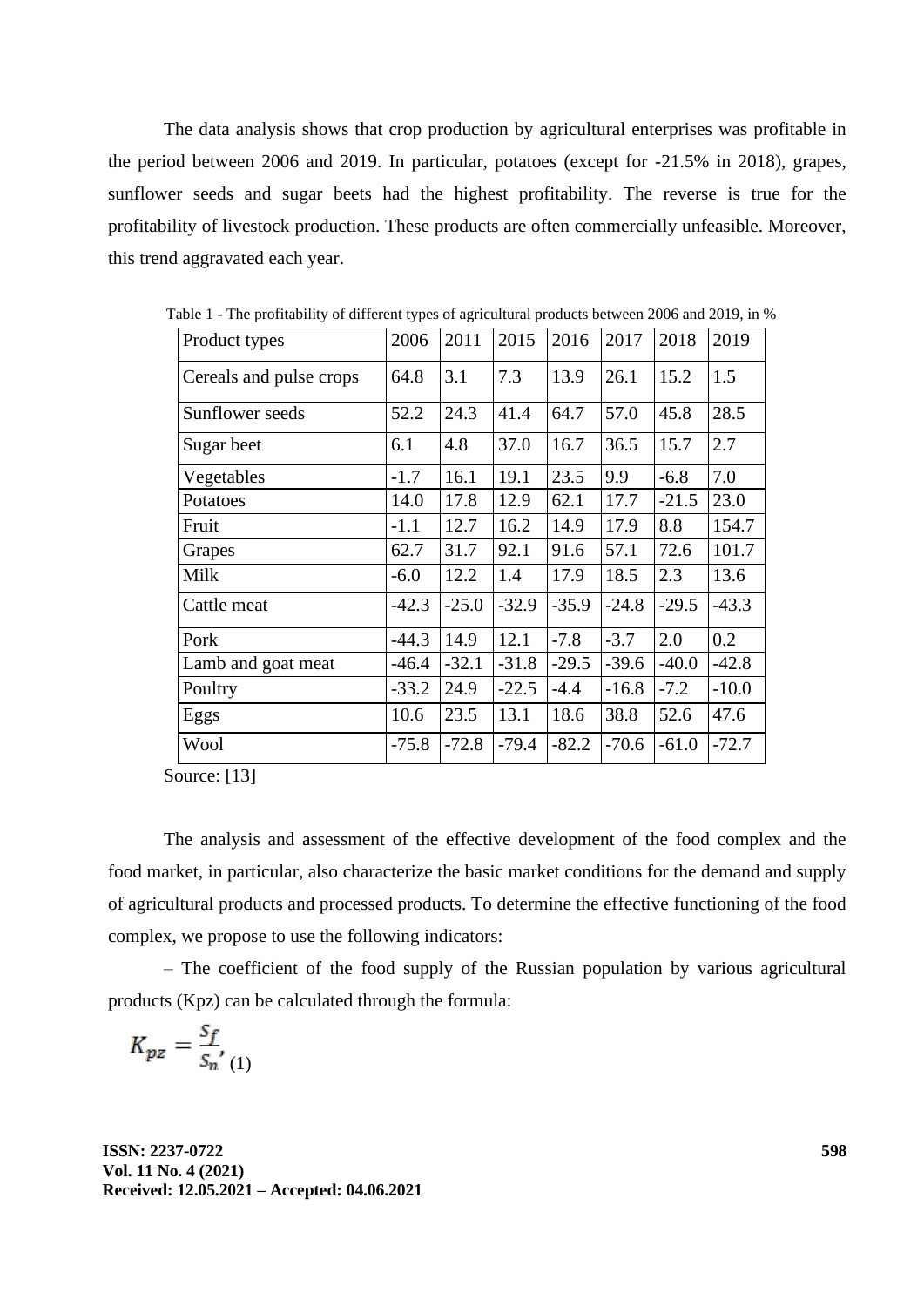where Sf is the actual consumption of a certain food product per capita per year (kg); Sn is the consumption of a certain food product per capita per year at rates (kg);

– The self-sufficiency of a country (Ks) is defined as the ratio of the domestic production of the i product in a certain period of time (Pvt) to its consumption in the domestic market in the t period (usually in a particular year) (Hvt):

$$
K_s = \frac{P_{vt}}{H_{vt}} \times 100\%, \quad (2)
$$

– The dependence of any country on import purchases of the i product (Kz) should be determined as the ratio of external purchases of some product (Pzt) to its internal consumption (Hvt) according to the formula:

$$
K_z = \frac{P_{zt}}{H_{vt}} \times 100\%,
$$
 (3)

– The balance of supply and demand of the i product in a country (Kit) in a certain period of time can be calculated by the formula:

$$
K_{it} = \frac{R_{it}}{Q_{it}} \times 100\%,
$$
 (4)

where Rit is the volume of supply in the agri-food market of a country that includes the volume of domestic production and import purchases of the i product for a certain period of time; Qit is the total volume of real (actual) demand for the i product which is defined as the sum of its demand in the domestic and foreign markets.

Under these conditions, the balance of supply and demand for a certain type of agro-food products in a country, which is more than 100%, means that its supply exceeds demand at some moment. As a result, there is an increase in the carry-over of this product and vice versa. This circumstance allowed us to calculate the coefficients of food supply for the population in relation to different types of crop and livestock products between 2006 and 2019 (Table 2).

**ISSN: 2237-0722 Vol. 11 No. 4 (2021) Received: 12.05.2021 – Accepted: 04.06.2021**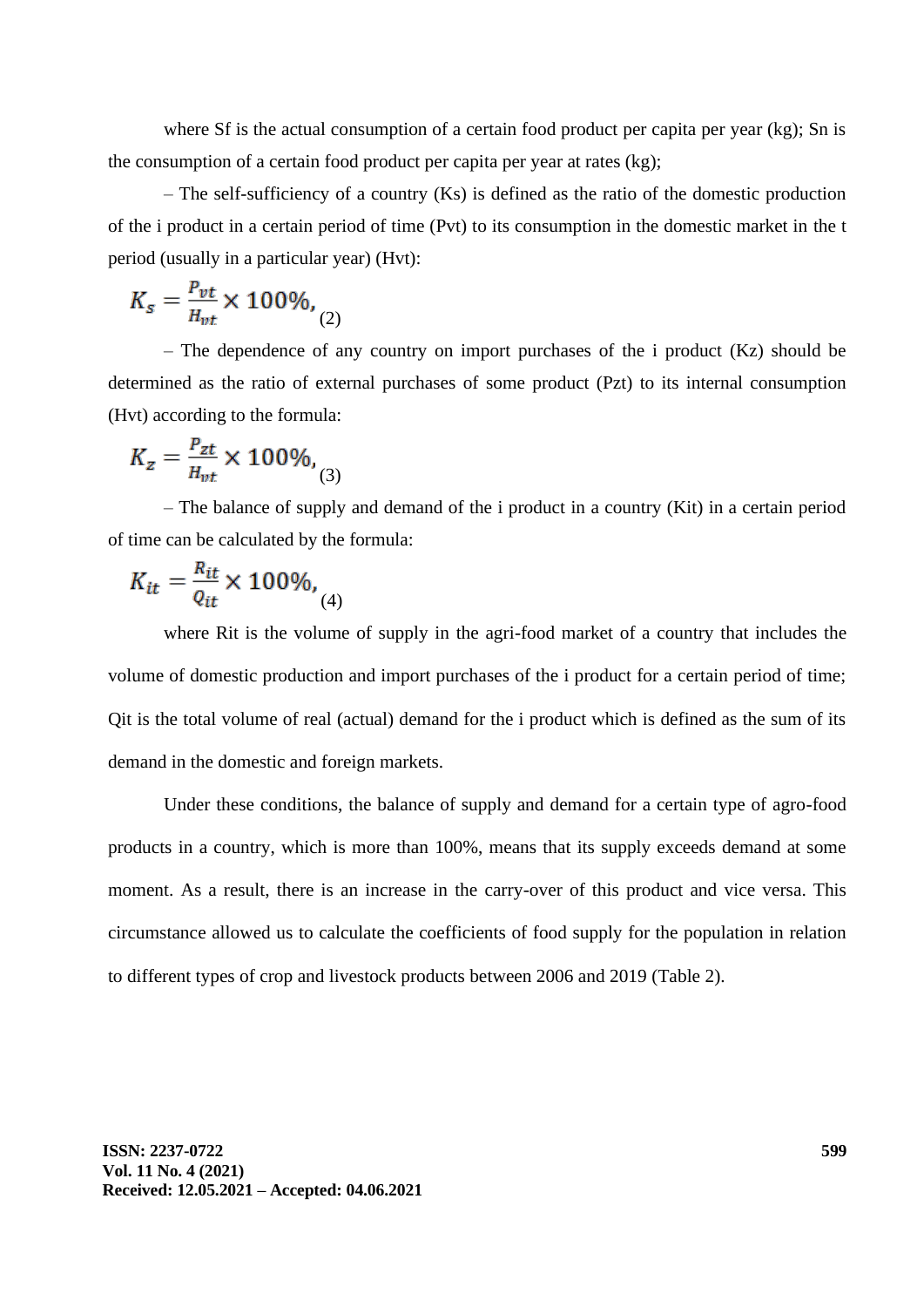| Types of food products    | The coefficient of food supply of the population |      |      |      |      |      |      |  |  |
|---------------------------|--------------------------------------------------|------|------|------|------|------|------|--|--|
|                           | 2006                                             | 2011 | 2015 | 2016 | 2017 | 2018 | 2019 |  |  |
| Meat and meat products    | 0.41                                             | 0.49 | 0.62 | 0.65 | 0.64 | 0.68 | 0.70 |  |  |
| Milk and dairy products   | 0.52                                             | 0.59 | 0.56 | 0.54 | 0.54 | 0.57 | 0.58 |  |  |
| <b>Bread products</b>     | 1.24                                             | 1.22 | 1.11 | 1.10 | 1.09 | 1.08 | 1.07 |  |  |
| Potatoes                  | 1.09                                             | 1.09 | 1.07 | 1.04 | 1.12 | 1.13 | 1.09 |  |  |
| Vegetables and gourds     | 0.63                                             | 0.75 | 0.85 | 0.89 | 1.01 | 1.01 | 1.01 |  |  |
| Fruit, berries and grapes | 0.33                                             | 0.41 | 0.51 | 0.53 | 0.58 | 0.59 | 0.63 |  |  |
| Fish and fish products    | 0.42                                             | 0.72 | 0.76 | 0.73 | 0.67 | 0.68 | 0.73 |  |  |
| Sugar                     | 0.97                                             | 1.00 | 1.00 | 0.98 | 1.01 | 0.99 | 0.98 |  |  |
| Vegetable oil             | 0.72                                             | 1.04 | 1.18 | 1.14 | 1.05 | 1.00 | 1.02 |  |  |

Table 2 - Coefficients of food supply of the Russian population by basic food products between 2006 and 2019

Source: calculated based on the relevant data [13, 14]

The above-mentioned coefficients show that the highest level of food security was achieved for such commodity groups as bread products and potatoes. Vegetables and gourds, sugar and vegetable oil had a slightly lower level of this indicator. The lowest level was typical of fruit, berries and grapes, milk and dairy products, meat and meat products, fish and fish products.

While analyzing this indicator in dynamics, we can see that the food supply of the population increased in relation to such food products as meat and meat products (by 0.29); milk and dairy products (by 0.06); vegetables and gourds (by 0.38); fruit, berries and grapes (by 0.30); fish and fish products (by 0.31); sugar (by 0.01); vegetable oil (by 0.30) in 2019, if compared to 2006. During this period, the coefficient of the food supply of the population with grain products decreased by 0.17. Moreover, the value of such a coefficient for potatoes did not change during the same period. We also determined indicators characterizing the self-sufficiency of the population of the Russian Federation in agro-food products during 2006-2020 (Table 3).

**ISSN: 2237-0722 Vol. 11 No. 4 (2021) Received: 12.05.2021 – Accepted: 04.06.2021**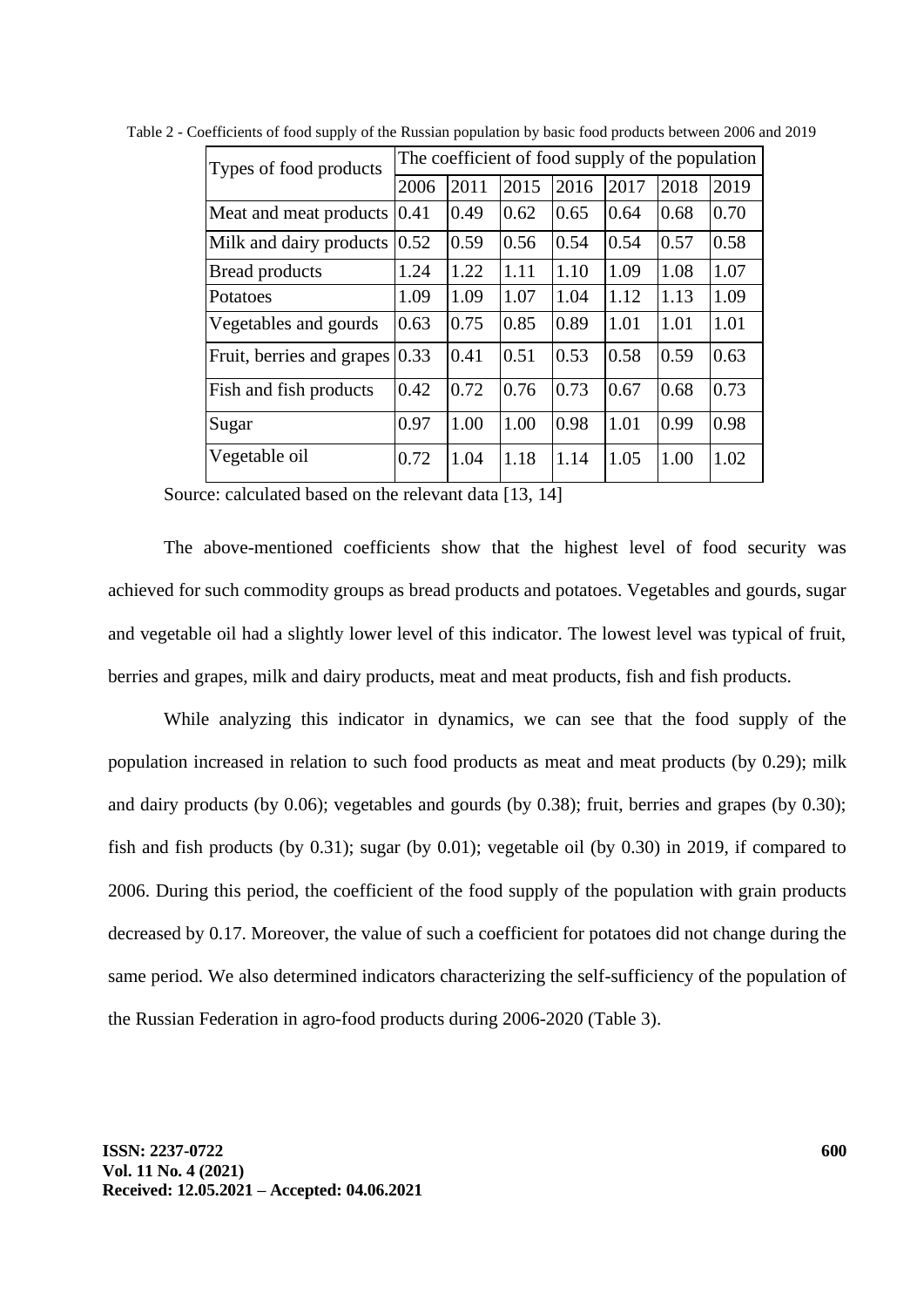| Types of                 | 2006         | 2011                                                         | 2014   | 2015   | 2016                 | 2017                                                | 2018          | 2019                 | 2020    | 2020      |
|--------------------------|--------------|--------------------------------------------------------------|--------|--------|----------------------|-----------------------------------------------------|---------------|----------------------|---------|-----------|
| food                     |              |                                                              |        |        |                      |                                                     |               |                      |         | <b>VS</b> |
| products                 |              |                                                              |        |        |                      |                                                     |               |                      |         | 2006      |
| Meat and                 | 103.23 86.61 |                                                              | 81.45  | 83.71  | 86.37                | 91.66                                               | 89.18         | 93.69                | 101.51  | $-1.72$   |
| meat                     |              |                                                              |        |        |                      |                                                     |               |                      |         |           |
| Milk and                 |              | 129.31   129.07   118.92                                     |        |        |                      | 118.71   118.79   118.40   116.14   114.31   116.20 |               |                      |         | $-13.11$  |
| dairy                    |              |                                                              |        |        |                      |                                                     |               |                      |         |           |
| Eggs                     |              | 107.86 116.38                                                | 123.82 |        | 127.29 128.42 131.91 |                                                     |               | 136.30 139.36 146.70 |         | 38.84     |
| Grain and<br>grain       |              | 315.68 490.53 759.01                                         |        |        |                      | 670.96 576.84 843.19                                | 694.66 958.51 |                      | 1026.01 | 710.33    |
| Potatoes                 |              | 297.87 304.76 320.46 321.03 316.28 380.78                    |        |        |                      |                                                     | 363.62        | 143.56 390.91        |         | 93.04     |
| Vegetables<br>and gourds |              | 123.85   134.31   142.08   142.21   134.83   141.96   145.13 |        |        |                      |                                                     |               | 143.56 147.07        |         | 23.22     |
| Fruit,<br>berries and    | 136.62       | 121.89 95.47                                                 |        | 99.33  | 97.78                | 100.54                                              | 101.36 112.15 |                      | 108.27  | $-28.35$  |
| Sugar                    |              | 118.68 119.16                                                | 83.08  | 73.07  | 105.93               | 147.10                                              | 125.10        | 74.91                | 131.69  | 13.01     |
| Vegetable<br>oil         |              | 302.39 226.30                                                | 283.29 | 407.74 |                      | 456.03 522.88                                       | 688.16        | 614.57               | 878.07  | 575.68    |

Table 3 - Changes in the self-sufficiency of the Russian population with the main types of agro-food products between 2006 and 2020, in %

Source: calculated based on the relevant data [13, 14]

Based on the calculated data, it can be concluded that the highest indicator of selfsufficiency was achieved by vegetable oil, grain and potatoes. However, fruit, berries and grapes, as well as meat and dairy products had the lowest values. If compared to 2006, the self-sufficiency of the population of the Russian Federation increased in relation to eggs (by 38.84%), grain and grain products (by 710.33%), vegetables and gourds (by 23.22%), oil (by 575.68%) in 2020. During the same period, the availability of meat and meat products decreased by 1.72%, milk and dairy products by 13.11%, fruit, berries and grapes by 28.35%.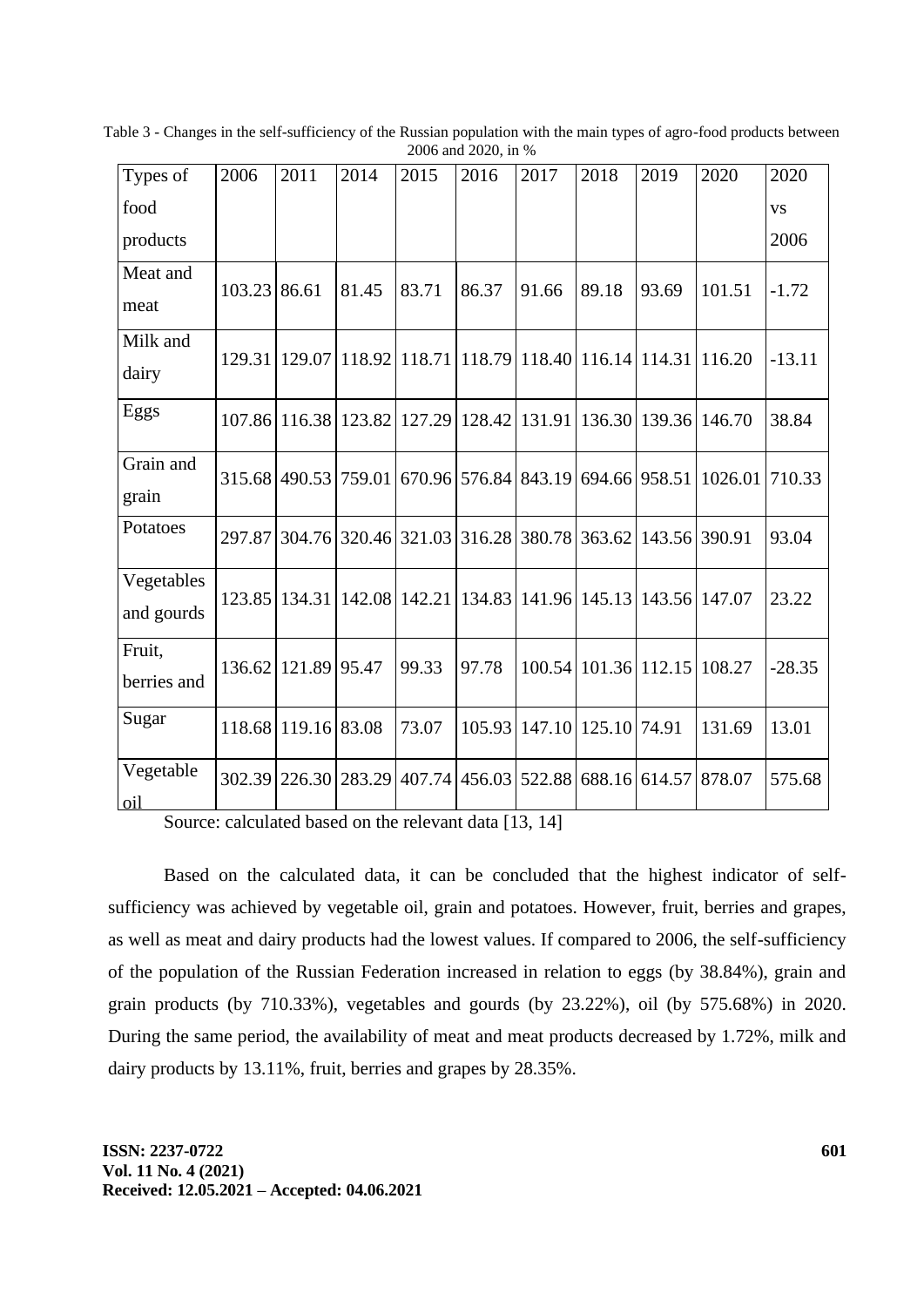The calculated dependence of the Russian agri-food market on imports for the period of 2006-2020 indicates large imports of fruit, berries and grapes (38.06%), vegetable oil (39.75%), meat and meat products (8.065%) (Table 4).

| Types of food products                  | 2006  | 2011        | 2014        | 2015              | 2016  | 2017                          | 2018        | 2019  | 2020        |
|-----------------------------------------|-------|-------------|-------------|-------------------|-------|-------------------------------|-------------|-------|-------------|
| Meat and meat products                  | 2.36  |             |             |                   |       | 17.62 23.50 19.17 15.86 10.43 | 17.07       | 13.02 | 8.65        |
| Milk and dairy products                 | 0.51  | 1.05        | 2.37        | 4.65              | 2.88  | 2.74                          | 4.18        | 5.45  | 3.73        |
| Eggs                                    | 0.42  | 0.77        | 1.00        | 0.97              | 0.91  | 0.37                          | 0.49        | 0.62  | 0.91        |
| Grain and grain products   13.04   2.92 |       |             | 3.16        | 1.98              | 2.57  | 4.06                          | 3.43        | 3.68  | 4.23        |
| Potatoes                                | 0.17  | 0.08        | 0.16        | 0.24              | 0.51  | 0.64                          | 0.36        | 0.37  | 0.66        |
| Vegetables and gourds                   | 0.58  | 1.77        | 5.96        | 3.68              | 4.73  | 3.83                          | 2.86        | 3.19  | 3.21        |
| Fruit, berries and grapes               |       | 12.44 49.14 | 61.44 54.21 |                   | 51.29 |                               | 48.36 48.15 |       | 45.78 38.06 |
| Sugar                                   | 6.80  | 9.86        | 4.81        | 5.27              | 5.28  | 2.73                          | 0.58        | 0.65  | 0.45        |
| Vegetable oil                           | 39.05 | 41.57       |             | 69.16 44.44 46.91 |       | 39.84                         | 39.09       | 49.00 | 39.75       |

Table 4 - The dependence of the Russian domestic market of agro-food products on imports between 2006 and 2020, in  $\frac{0}{6}$ 

Source: calculated based on the relevant data [13, 14]

In addition, the domestic agri-food market of the Russian Federation was hardly dependent on import purchases in 2019-2020: milk and dairy products (5.45% and 3.73%); eggs (0.62% and 0.91%); grain and grain products (3.68% and 4.23%); potatoes (0.37% and 0.66%); vegetables and gourds (3.19% and 3.21%); sugar (0.65% and 0.45%).

While analyzing the balance of real demand and supply for certain types of agro-food products in the Russian Federation during 2006-2020, we have noticed that, despite the excess of supply over demand for all types of food, there was practically no increase in their consumption or it was rather insignificant (Table 5).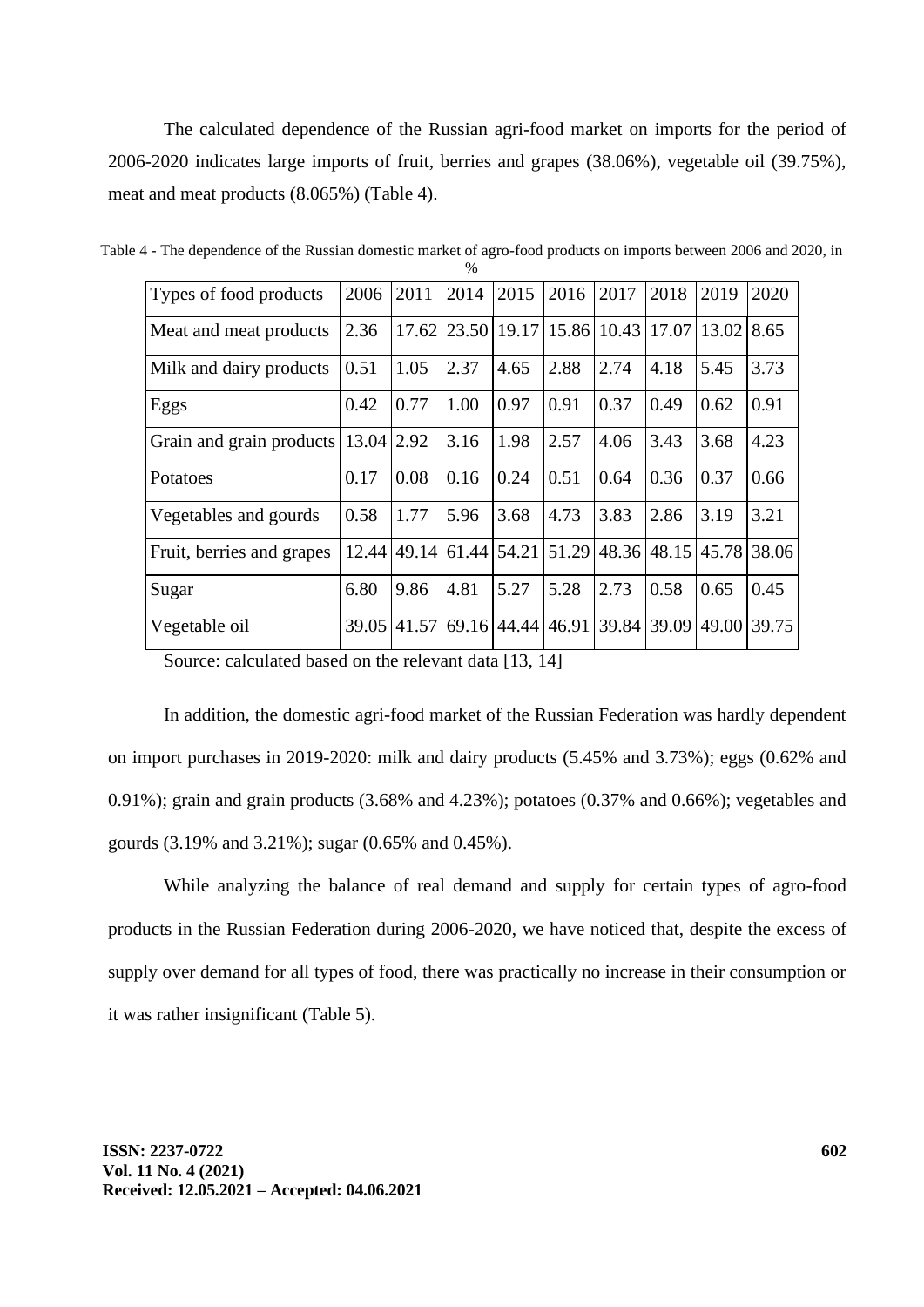| Type of food<br>products | 2006   | 2011         | 2014                        | 2015         | 2016   | 2017          | 2018                 | 2019   | 2020                 |
|--------------------------|--------|--------------|-----------------------------|--------------|--------|---------------|----------------------|--------|----------------------|
| Meat and meat            | 95.89  | 99.79        | 103.72                      | 101.12       | 100.21 | 98.76         | 101.15               | 99.60  | 100.71               |
| Milk and dairy           | 116.70 |              | 110.38 108.75 112.77 110.51 |              |        |               | 109.84 111.03        |        | 111.25 113.67        |
| Eggs                     | 108.28 |              | 116.98 120.83 118.72        |              | 117.81 |               | 120.09 124.22        | 123.97 | 123.97               |
| Grain and grain          | 340.90 |              | 207.08 243.15 147.47 203.91 |              |        |               | 286.94 141.65        |        | 183.92 161.73        |
| Potatoes                 | 297.99 | 304.55       | 320.47 321.01               |              |        | 316.36 380.65 |                      |        | 363.58 360.73 390.47 |
| Vegetables and           | 123.69 |              | 132.56 142.06               | 138.30       | 132.79 | 140.09        | 141.42               | 139.63 | 144.24               |
| Fruit, berries and       | 140.47 |              | 145.64 139.43 135.26        |              |        |               | 128.48 135.44 130.65 | 136.96 | 126.63               |
| Sugar                    | 107.02 | 118.83 83.35 |                             | 74.58        | 107.12 | 145.61        | 114.10               | 68.90  | 128.83               |
| Vegetable oil            | 105.14 |              | 110.81 107.09               | 100.66 96.88 |        | 102.27        | 99.19                | 101.29 | 100.19               |

Table 5 - Different indicators showing the balance of real demand and supply for certain types of agro-food products in the Russian Federation between 2006 and 2020, in %

Source: [13, 14]

## **4. Conclusion**

We can conclude that the functioning of the food complex is associated with a food-related problem. The algorithm for its solution depends on four aspects, including population growth (a factor in increasing food demand); the use and conservation of land (the most important natural source that satisfies the needs of humankind for food); trends and rates of increasing food production in general and per capita in particular; agricultural science (the main factor in ensuring the growth of food resources on the planet).

The analysis of food consumption by the Russian population has proved that production volumes that would have provided the physiological norms of nutrition have not been achieved for certain types of products. However, the country's agricultural production satisfies the existing demand for bread and bread products, potatoes, vegetable oil, sugar, vegetables and gourds.